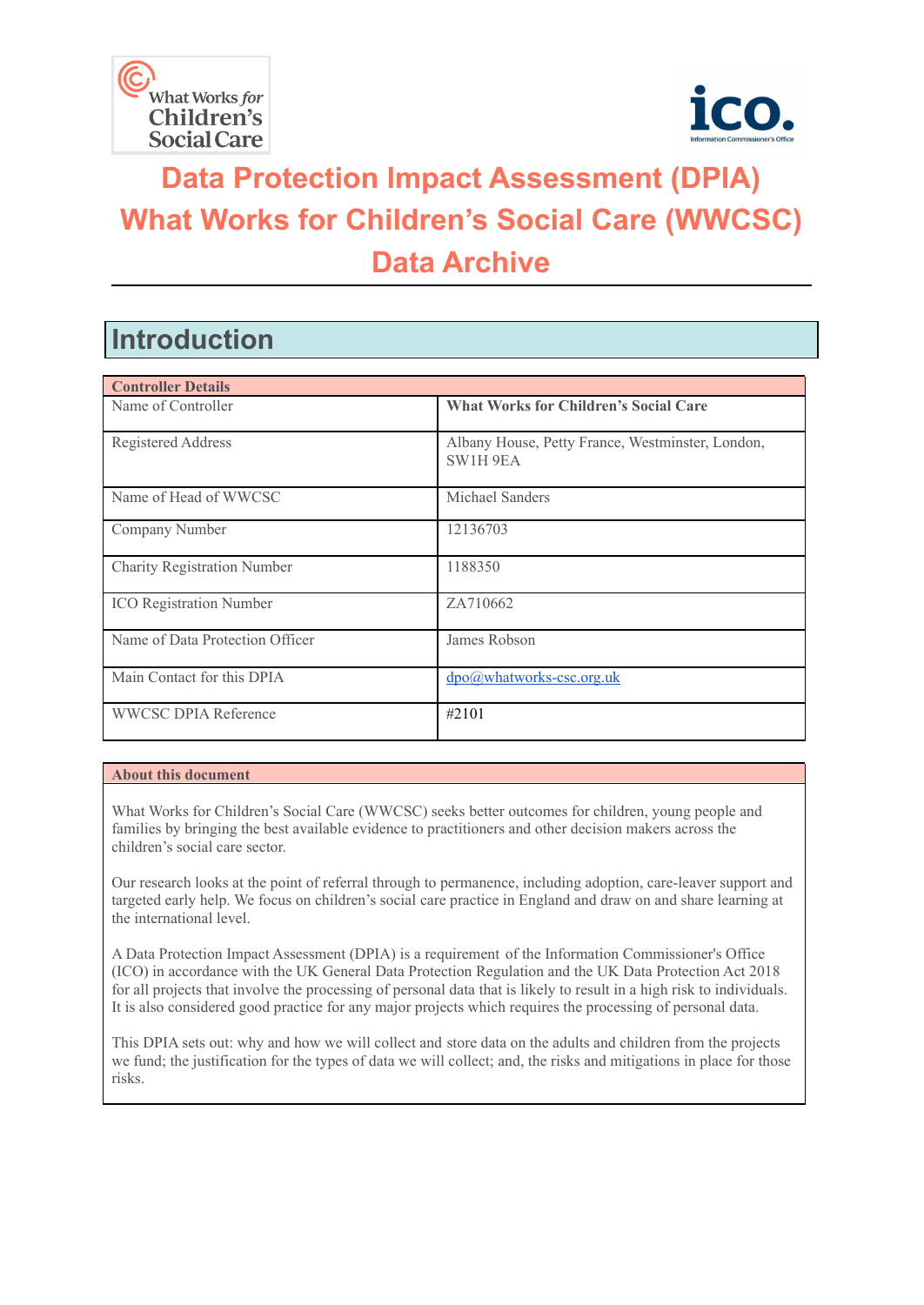



## **Step 1: The need for a DPIA**

#### **What WWCSC aims to achieve and what type of processing it involves.**

#### **Aim**

WWCSC plans to build a data-archive, where data from a large proportion of the evaluations it either conducts or commissions, are stored in perpetuity, to be accessed (on formal request and subsequent WWCSC approval) by researchers. Researchers may or may not be employed or commissioned by WWCSC.

#### **Benefit**

WWCSC seeks better outcomes for children, young people and families by bringing the best available evidence to practitioners and other decision makers across the children's social care sector. It achieves this objective by supporting and/or funding social care intervention programmes in order to conduct real-world evidence-based research on the effectiveness of the intervention programmes it supports ("evaluations").

The data archive continues WWCSC's service to the Social Care sector as is its remit from the funding it receives from the UK Department for Education. Creating an accessible data archive means the data collected from our evaluations can be used to conduct re-analysis, additional new analysis, including meta-analysis and the ability to merge and use the data for new research to be conducted within the aim of having a positive social impact to society as a whole.

#### **Why is a DPIA required?**

WWCSC has identified the need for a DPIA as the long-term archiving of personal data by WWCSC for use in future research will involve:

- processing personal data of vulnerable data subjects (children);
- processing special category personal data and criminal offence data;
- systematic monitoring and evaluation of children's personal data; and
- combining, comparing, and/or matching personal data from multiple sources.

### **Step 2: Describe the processing**

**The nature of the processing:**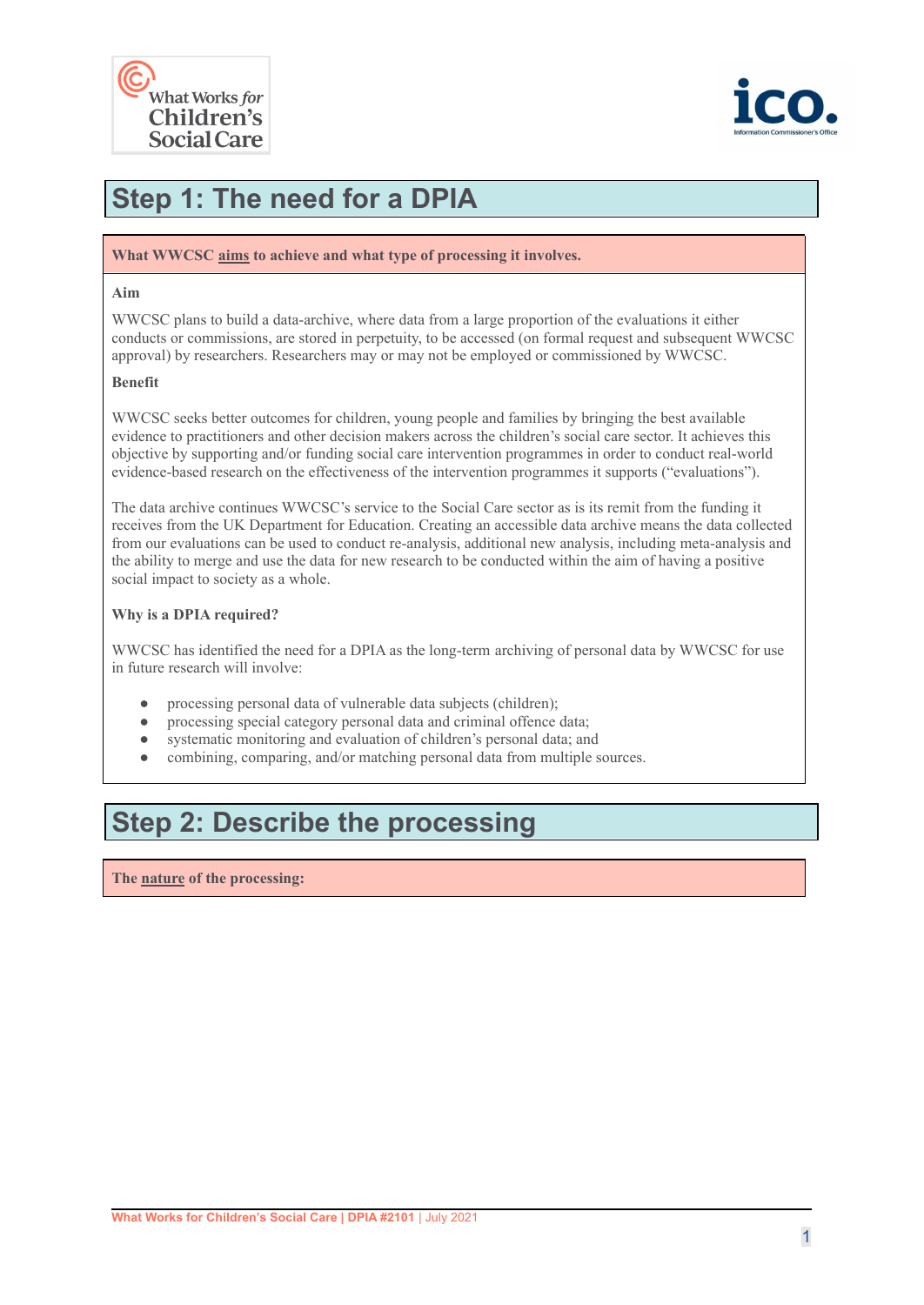



The nature of the processing is for transfer to a secure Data Archive, the indefinite storage within a secure Data Archive location and the subsequent re-use of data for research purposes based on ethical and WWCSC approval for the access and re-use of the data.

The WWCSC Data Archive will be stored in the Office for National Statistics' (ONS) Secure Research Service (SRS). The ONS will act as a processor for WWCSC when storing the WWCSC Data Archive in the SRS. WWCSC will enter into a legally binding Data Processor Agreement with the ONS, which will comply with the requirements of Article 28 of the UK GDPR.

The SRS data location is in the UK and the source of the data for the archive will be a combination of WWCSC and external evaluation partners funded and commissioned by WWCSC which are also located in the UK. The retention of the data in the Data Archive is indefinite. There is no sharing of data outside the SRS due to the security protections and methodology for accredited subsequent access which is highly regulated by the ONS through their "5 safes" framework.

The data in the SRS is of a highly sensitive nature as it will relate to children in the social care environment and, depending on the context of the research the data relates, could contain special categories of data including but not limited to ethnicity, heath, religion, sexual orientation and/or parental background and abuses that may have been suffered.

No data in the SRS will be directly identifiable to any data subject to which it relates through a process of decoupling, reducing where possible, de-identifying, pseudonymisation and/or anonymising data where possible. The nature of the de-identification process will have similarities for each dataset although may also have differences so that each dataset remains usable but the data in the SRS is not directly identifiable.

#### **How and why data is being used:**

WWCSC aims to improve the lives of children and families through setting standards and generating the best research into what works for children's social care.

Our mission is to generate, collate and make accessible the best evidence for practitioners, policy makers and practice leaders to improve children's social care and the outcomes it generates for children and families.

Our research looks at the point of referral through to permanence, including adoption, care-leaver support and targeted early help. We focus on children's social care practice in the UK and draw on and share learning at the international level.

Engagement and co-design are central to our approach and we are working in close consultation with leaders, practitioners, children and young people, families and researchers across the sector to:

- Identify gaps in the evidence, and create new evidence through trials and evaluations;
- Collate, synthesise and review existing evidence;
- Develop, test and publish tools and services that support the greater use of evidence and inform the design of the future Centre; and,
- Champion the application of robust standards of evidence in children's social care research.

We will do this by:

- conducting independent rigorous evaluations of the intervention programmes we fund over the intervention period; and,
- collecting, storing, and archiving personal data of the data subjects who take part in or have been included within an organisational initiative which an intervention programme has supported.

#### **How we Collect Data**

Personal data collected will fall into two main collection categories, each with their own separate techniques for collecting personal data:

- 1. Quantitative Data
- 2. Qualitative Data

Quantitative Data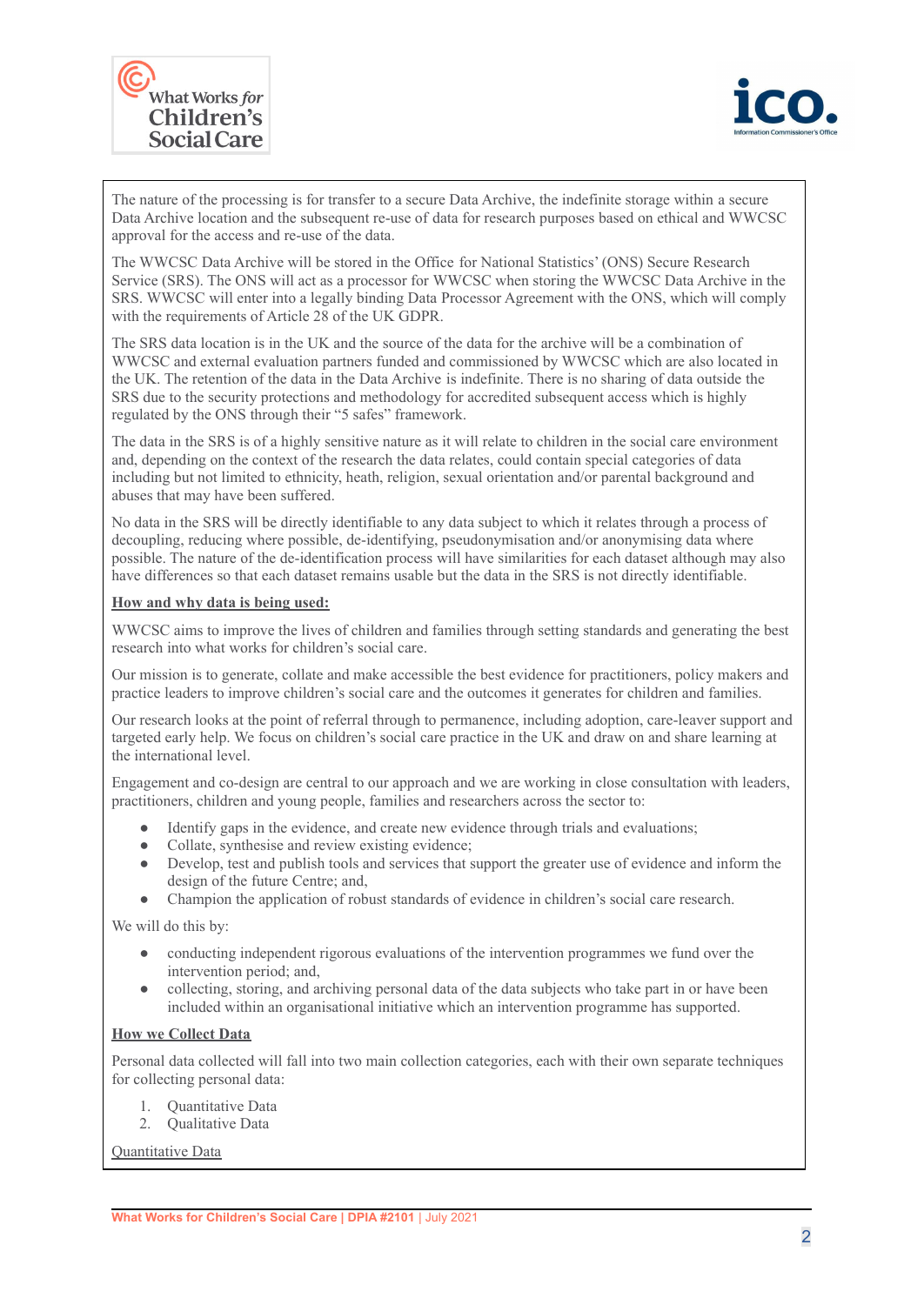



Quantitative data is defined as the value of data in the form of counts or numbers where each data-set has an unique numerical value associated with it. This data is any quantifiable information that can be used for mathematical calculations and statistical analysis, such that real-life decisions can be made based on these mathematical derivations. Quantitative data is used to answer questions such as "How many?", "How often?", "How much?". This data can be verified and can also be conveniently evaluated using mathematical techniques.

Quantitative Data is collected directly from data subjects through the use of online or paper based surveys which the data subject will complete either on our behalf or on the behalf of the evaluators we have commissioned to conduct the evaluation. Surveys may also have been collected by delivery partners involved in the intervention programme. A delivery partner may be a school, charity, social care organisation, local authority or associated authority or governmental organisation.

Quantitative Data can also be collected indirectly from the data subjects. In this context the data may be statistical information in spreadsheets derived from technical and digital systems already in place at the establishment of the delivery partner. For example the capture of information on a cloud based Human Resources Management System already in use by a delivery partner. The downloads of data may be from multi-various systems should they have relevance to the research and evaluation process directly associated with the intervention programme.

Data that is shared with WWCSC or an evaluator by a delivery partner is often known as "administrative data" and is understood as "secondary data collection" where the definition is as follows on most Privacy Notices:

*"We refer to "primary data collection" when data is collected directly from you and we refer to "secondary data collection" when the data is not collected directly from you)."*

#### Qualitative Data

Qualitative data describes qualities or characteristics. It is collected using questionnaires, interviews, or observations, and frequently appears in narrative form. For example, it could be notes taken during a focus group, or responses from an open-ended questionnaire. The data may be in the form of descriptive words that can be examined for patterns or meaning, sometimes through the use of coding. Coding allows the researcher to categorize qualitative data to identify themes that correspond with the research questions and to perform quantitative analysis.

Depending on the nature of the intervention programme and the requirements of the evaluation WWCSC or its evaluator may conduct interviews, observations and/or focus groups directly with the data subjects involved in the intervention programme. This is understood as "primary data collection" within WWCSC.

Interviews, observations and focus groups may be collected to use within the research and/or to gather your insights regarding the effectiveness of the intervention programme. When an interview or focus group is being conducted these interactions are recorded and transcribed.

It is highly unlikely the written notes and recordings taken from interviews, observations and focus groups will be archived in the Office for National Statistics Secure Research Service which this DPIA relates to. This is due to the strict security measures in place for de-identified data to be allowed in the archive. The derivative data from codification of transcripts to produce statistical data related to such things as themes, wording, timing and other related research relevant information in the context of an intervention programme it relates to will be entered into the archive if it is of value to the overall outcome of the evaluation.

#### **Use of the data**

The data in the Data Archive is to be used for further research by WWCSC or other external researchers and the whole research community to:

- 1. Replicate the original study parameters and try to replicate the original findings or otherwise reveal something that may have been missed; or
- 2. Use the data in a new context for a new research project which may include matching or merging the data with new data or using the original data as a separate parameter or set of parameters in the context of new research being conducted.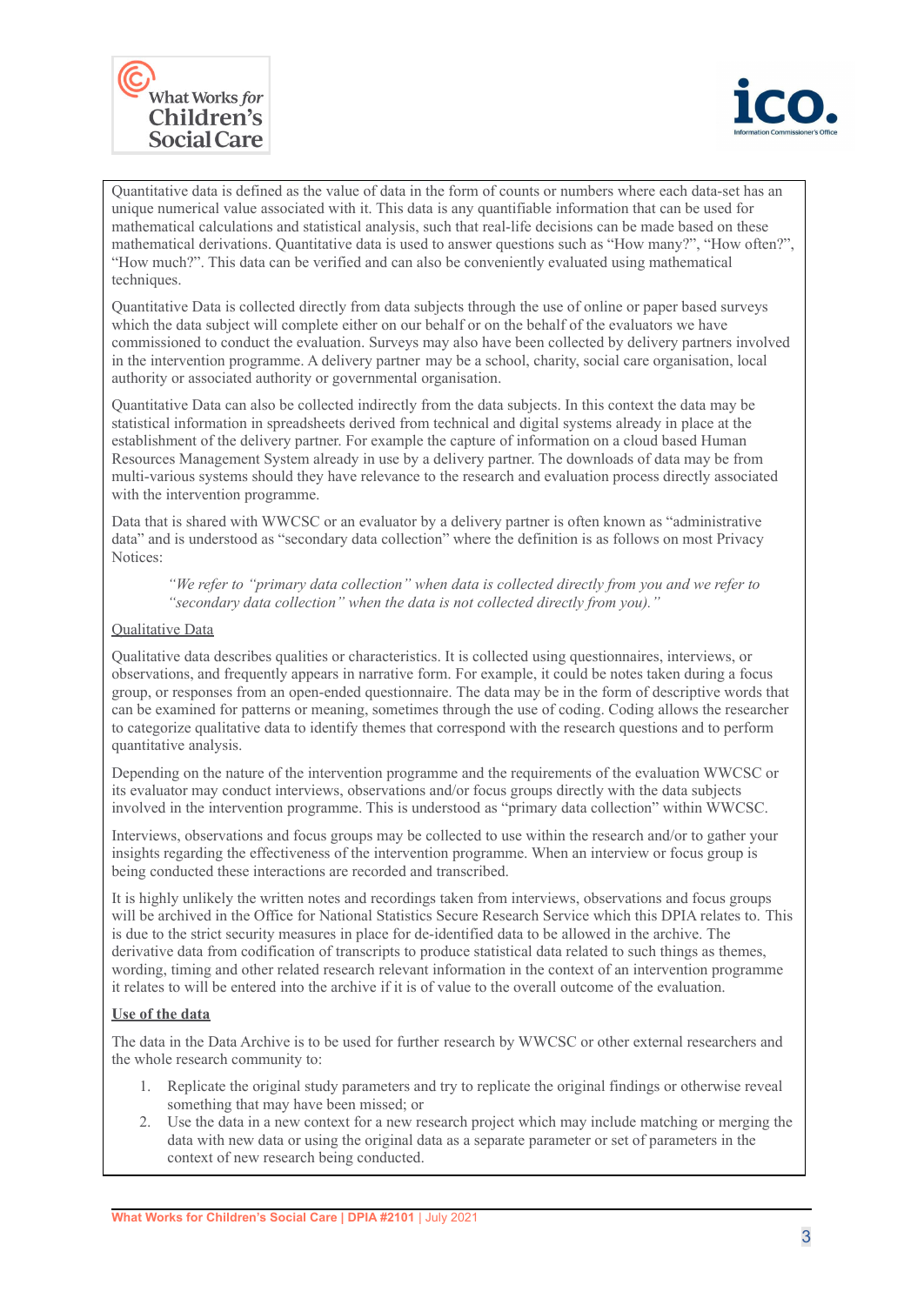



Other research or analysis using data in the WWCSC Data Archive must be for societal benefit and have passed ethical approval requirements of a research study which can be displayed upon request and must be approved by WWCSC via an established internal approval process.

#### **How are we reducing the risks associated with the data?**

The data in the Data Archive is highly sensitive - it would include children's social care case-level information that could cause distress, or possibly even harm, if made public. It would also include special category data. The risks associated to the types of data processed are reduced through the use of:

- 1. Technical measures
- 2. Organisational measures
- 3. Contractual measures

Each of these measures are in place with each of the processes outlined below.

#### Pseudonymisation of data

No data held in the SRS will be directly identifiable data. The identifiable data will always be pseudonymised and decoupled from the identifier. We categorise data in two separate ways which have two separate ways methodologies for holding the identifiable data. The two categories of data are:

- 1. Adult data
- 2. Children's data

**Adult Data** is given a unique identifier by WWCSC or the evaluator on behalf of WWCSC. This is also known as a pseudonymisation where a number or code is put in place of the personal data that would make the data identifiable to the data subject. Only Adult Data that has been pseudonymised will be uploaded to the SRS. If there is a requirement for data fields to need re-identification in the context of the original evaluation because without will mean the data does not retain its original value the number of identifiers will be reduced to the minimum necessary and uploaded to the ONS Data Access Platform (DAP).

The use of the DAP is managed stringently by the ONS and any access requirements must be approved by the WWCSC Information Asset Owner (IAO) who is designated on all Data Deposit Agreement (DDA) forms between the ONS and WWCSC. The ONS define the DAP Data Lifecycle in the following way:

#### **DAP Data Lifecycle**

**Ingest.** Data is brought into DAP via a single controlled ingest route, managed by a centralised Data Operations team. Requests to bring new data into DAP must be made via ServiceDesk by raising a DAP Data Ingest Request and providing all information requested as part. Users do not have the ability or permission to ingest data themselves, and any attempt to do so will be treated as a security incident.

**Storage**. Once ingested, data is stored in ARC, the back-end data archive area. This is a fully locked down zone with limited access given to a small user base of business and IT service support with appropriate clearance. Data for business use is made available to DAP users through the Hadoop Distributed File System (HDFS).

**Access**. The DAP data access process is focused on promoting data integrity by ensuring use of data is proportional, business requirements are clearly defined and the Need to Know principles are implemented. The key principle for DAP data is that all staff receive the access to data that they need to perform their job unless there is a specific restriction that needs to be applied. This principle applies to both statistical users of the platform and technical support staff who manage the platform. Typical restrictions are based on the sensitivity of the data or operating conditions based on the data partner agreement or MoU.

**Export.** Export from DAP is carefully controlled through a stringent process that ensures the content does not contain personal or disclosive information. Exports are authorised by designated trained business area Disclosure Control Officers (DisCO) on behalf of the IAO. Requests to export information from DAP reviewed and authorised based on the export content, Code of Practice for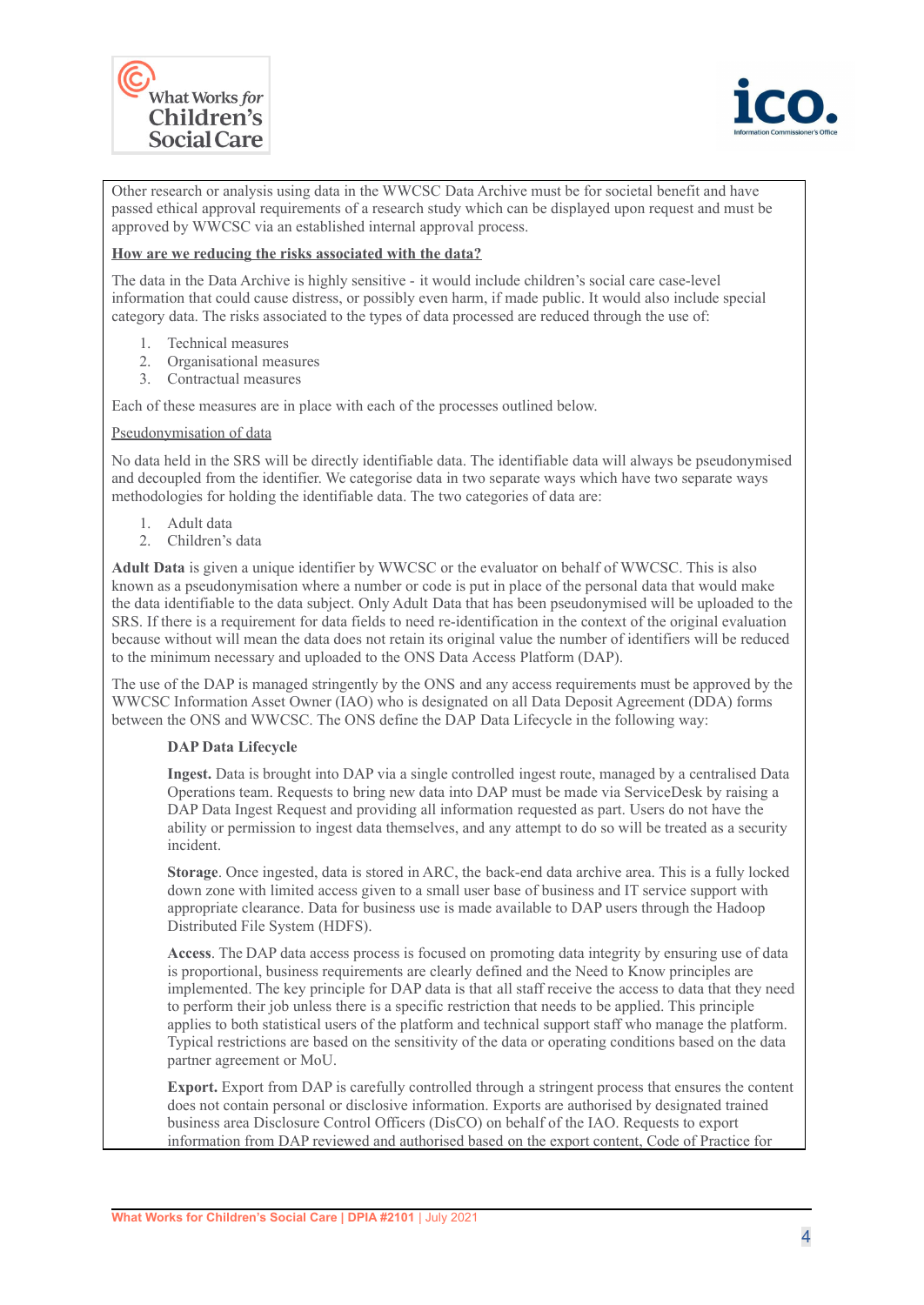



Statistics, data partner agreement or MoU conditions, ethical considerations and IAO approval, where applicable.

**Children's Data** that is relevant to the evaluation and without might reduce the value of the data in the Data Archive for future processing maintains a stronger process for de-identification.

WWCSC will share or instruct its evaluators to share children's personal data directly with the Department for Education (DfE). The DfE will match each child with their unique Pupil Matching Reference (PMR) number, which is held in the DfE's National Pupil Database (NPD). The DfE will then create a pseudonymised number against the PMR. The DfE will then transfer the pseudonymised PMR to the WWCSC Data Archive on our behalf.

In order for the data to be pseudonymised before it is transferred to the WWCSC Data Archive WWCSC will enter into a legally binding agreement with the DfE.

At no time will the DfE share the PMR or the pseudonymisation code with WWCSC or any other researchers. Therefore when any external researchers request to know whether a child in their separate research dataset is in a WWCSC dataset in the WWCSC Data Archive they can ask the DfE. The DfE will be able to tell them if the child is in the dataset although it will not tell them what line of data relates to the child in question and will not share any data with the new researcher. I.e. any new researchers will never have the ability to re-identify any children within the WWCSC Data Archive.

Separately, the DfE and the ONS will have in place an appropriate Service Level Agreement for the purposes of transferring the pseudonymised data linked to the PMRs into the SRS.

#### Access Permissions

WWCSC will only permit data in the WWCSC Data Archive to be used via the SRS, which is governed by the ONS's 'Five Safes' framework:

- 1. **Safe people**: researchers must apply to access the information in the WWCSC Data Archive and must have relevant academic qualifications or work experience. If their application is successful, researchers will be trained by the ONS in how to use the data in the SRS and they must pass an assessment. Once a researcher is accredited, the ONS will continue to monitor how they use data in the SRS.
- 2. **Safe projects:** the ONS places restrictions on how the data in the WWCSC Data Archive can be used. First, WWCSC must give its support to each research proposal and the researcher must be able to demonstrate that their research will serve the public good in one of the ways defined by the ONS. Secondly, all proposals must be supported by a recognised ethics panel. Thirdly, all proposals will be assessed by the ONS's independent Research Accreditation Panel.
- 3. **Safe settings:** researchers cannot move data in or out of the SRS. The ONS uses a combination of secure technology, physical security measures, and extensive procedures and protocols to protect the data when it is being used. For example, researchers are unable to access the internet and only approved software can be used. The ONS also uses protective monitoring software, including recording every keystroke made by the researcher.
- 4. **Safe data:** researchers can only use data that have been de-identified, so they will not be able to identify data subjects.
- 5. **Safe output:** once a researcher has completed their project, two members of staff in the ONS's Research Services and Data Access team independently review the research to ensure that data subjects' privacy and confidentiality is safeguarded. All research must be published.

#### SRS Security Standards

The SRS has in place strict physical security measures, digital security measures (including encryption), access restrictions, and disaster recovery plans. Furthermore, the ONS is:

- an accredited processor under the Research Strand of the Digital Economy Act: [https://uksa.statisticsauthority.gov.uk/digitaleconomyact-research-statistics/better-access-to-data-for](https://uksa.statisticsauthority.gov.uk/digitaleconomyact-research-statistics/better-access-to-data-for-research-information-for-processors/list-of-digital-economy-act-accredited-processing-environments/#pid-ons-secure-research-service)[research-information-for-processors/list-of-digital-economy-act-accredited-processing-environments](https://uksa.statisticsauthority.gov.uk/digitaleconomyact-research-statistics/better-access-to-data-for-research-information-for-processors/list-of-digital-economy-act-accredited-processing-environments/#pid-ons-secure-research-service) [/#pid-ons-secure-research-service](https://uksa.statisticsauthority.gov.uk/digitaleconomyact-research-statistics/better-access-to-data-for-research-information-for-processors/list-of-digital-economy-act-accredited-processing-environments/#pid-ons-secure-research-service)
- accredited with NHS Digital: <https://www.dsptoolkit.nhs.uk/OrganisationSearch/XDC>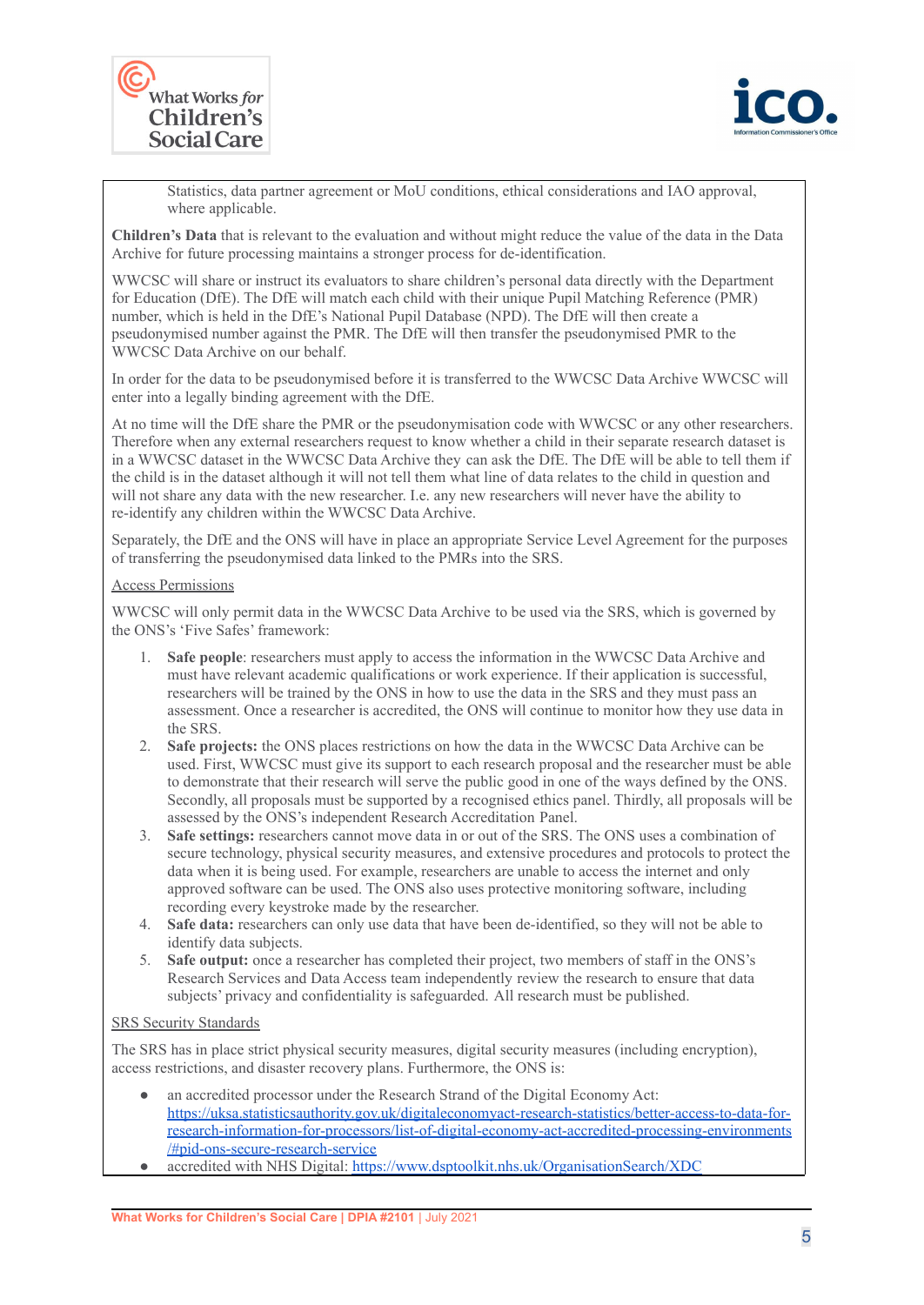



#### • registered with the ICO (registration no. Z1404686): <https://ico.org.uk/ESDWebPages/Entry/Z1404686>

#### Contractual Agreements

All evaluators and intervention programme delivery partners have entered into one or more of the following agreements/arrangements either with WWCSC or with each other for the evaluation to be funded and conducted. For the data to be admissible for ingestion into the SRS at least one agreement/arrangement must be in place which allows for the data to be uploaded to the WWCSC Data Archive either by or on behalf of WWCSC. The documentation WWCSC typically has in place which would include the relevant information includes a:

- Grant Agreement
- Joint Collaboration Agreement
- Joint Controller Arrangement
- Data Sharing Agreement

#### Data Protection Impact Assessments

Each evaluation project has undergone a Data Protection Impact Assessment (DPIA) conducted by or upon the advice of the WWCSC Data Protection Officer or relevant data protection lead at the time it was conducted which incorporates any further measures required for the provision of the data being uploaded to the WWCSC Data Archive.

#### **Source of the data**

The source of the data WWCSC will store in the WWCSC Data Archive will come to be in its possession from the following sources:

- Transferred by partner organisations that work with the delivery partners (e.g. local authorities or schools);
- Transferred by delivery partners (who are responsible for delivering the intervention programmes being evaluated, usually in local authorities);
- Collected directly by the WWCSC evaluators or externally commissioned evaluators from the data subjects; and,
- Data that was originally accessed held in an archive (e.g. most commonly the SRS)

Should any party transfer data into the SRS on our behalf, WWCSC will provide guidelines and training to that party along with having a contractual arrangement in place with that person or party. Each dataset must undergo a quality assurance process so that de-identification processes have been followed correctly and that any data protection measures are in place and have been in place throughout the collection of the data.

Should these de-identification and/or data protection measures fall short of expectation the dataset may not be uploaded to the WWCSC Data Archive until these are rectified and are able to be demonstrable upon request.

#### **Retention**

Data in the WWCSC Data Archive will be retained indefinitely and for as long as necessary for the purpose of future research, analysis, and methodological exploration. WWCSC will review the storage of data in the archive every 5 years following submission to assess whether there is a continued benefit to storing the data and its potential use in future research.

Article 5(1)(e) of the GDPR permits storage of personal data for longer periods for the purposes of historical research, archiving in the public interest, and statistical purposes. The ICO's guidance on storage limitation [\(https://ico.org.uk/for-organisations/guide-to-data-protection/guide-to-the-general-data-protection-regulation](https://ico.org.uk/for-organisations/guide-to-data-protection/guide-to-the-general-data-protection-regulation-gdpr/principles/storage-limitation/#archiving)[gdpr/principles/storage-limitation/#archiving\)](https://ico.org.uk/for-organisations/guide-to-data-protection/guide-to-the-general-data-protection-regulation-gdpr/principles/storage-limitation/#archiving) also indicates that personal data can be held indefinitely for research and archiving purposes and this is also consistent with the National Archives Guide to Archiving Personal Data

[\(https://www.nationalarchives.gov.uk/documents/information-management/guide-to-archiving-personal-data.](https://www.nationalarchives.gov.uk/documents/information-management/guide-to-archiving-personal-data.pdf) [pdf](https://www.nationalarchives.gov.uk/documents/information-management/guide-to-archiving-personal-data.pdf)).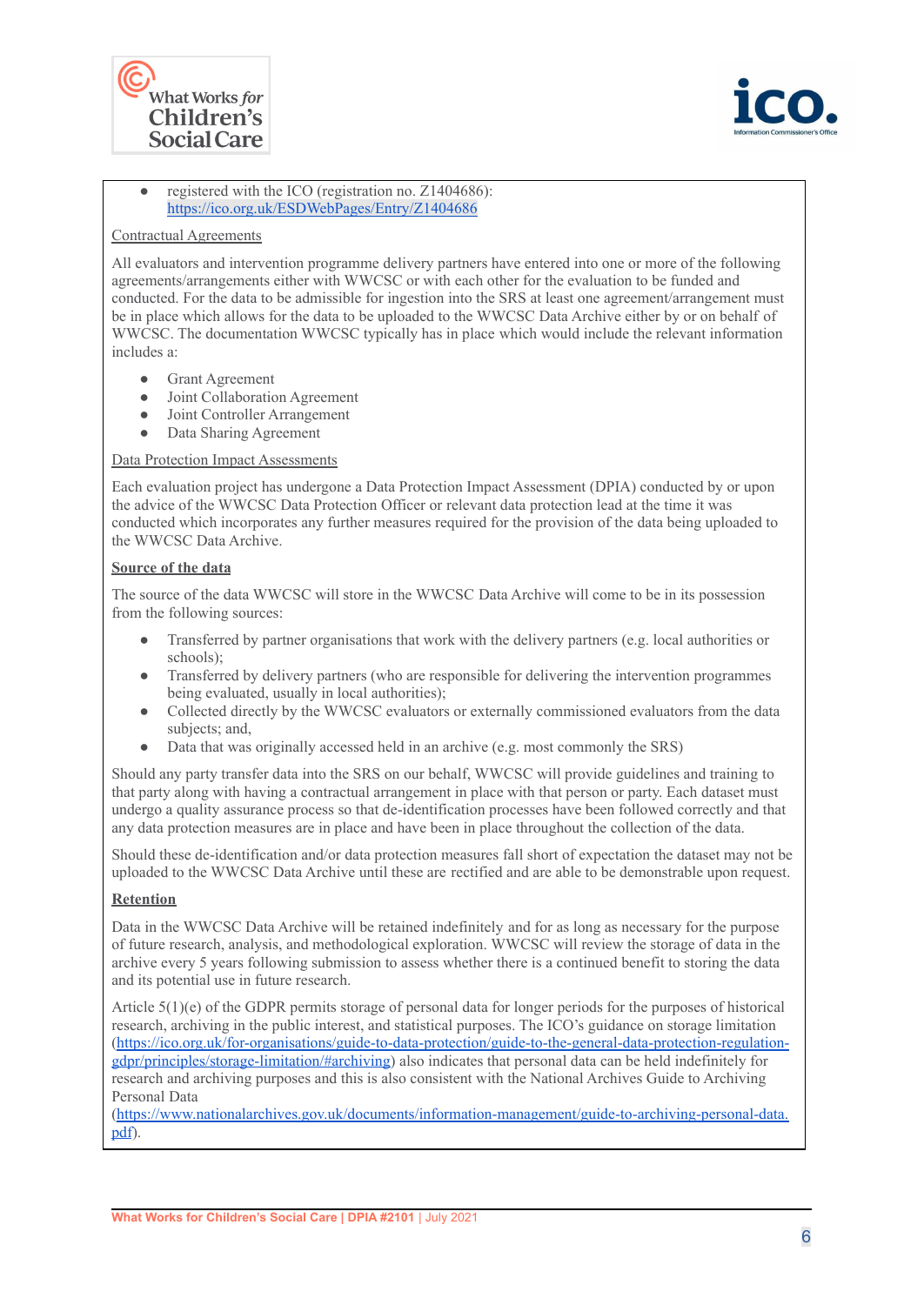



In his preliminary opinion on data protection and scientific research, published on 6 January 2020, the European Data Protection Supervisor (EDPS) acknowledged that there are few guidelines on the application of data protection rules to scientific research. We have referred to the EDPS's preliminary opinion when developing our approach to data storage, but we note that further work is taking place within the European Data Protection Board (EDPB) and national authorities on questions of data retention for archiving and research purposes. WWCSC will continue to monitor developments in this area and review our approach to data storage and retention to ensure it continues to reflect the law and best practice in this area.

#### **The scope of the processing:**

#### **Scope for identifying research data that will be archived:**

We use a variety of different methodologies, both qualitative and quantitative, to conduct research that can be used by social workers, leaders in the sector and policymakers to support children and their families.

To do this, all of our research needs to adhere to our four principles:

- 1. Research needs to focus on impact how does a piece of practice work, how does it impact on social workers, and if we take one action rather than another, what happens as a result?
- 2. We need to bear in mind the nuance of social care. The lives of children and families are complex and complicated, and there are many factors involved in successful social work. What works in one setting for one family might not work in a different circumstance. We need to design our research to take into account – and even celebrate – this complexity.
- 3. Studies have to be useful if we can't identify who we think should be able to make use of a piece of research, it's not for us. While there is certainly value in more exploratory research, this is not part of the Centre's mission and objectives.
- 4. Everything we do needs to help empower the profession. Our research needs to be conducted with the profession, and not done to them – it needs to provide recommendations, not prescriptions, and it needs to support existing and innovative practice to grow the evidence base.

The four principles help to guide what sorts of data we want to archive, but should not be seen as an exhaustive list - we may identify other types of research in future that are consistent with our overarching purpose. Specifically, we intend to set up the WWCSC Data Archive to facilitate the following types of future analysis:

- $\bullet$  Replicating the analysis
- Conducting meta-analysis
- Analysing the effect of the intervention on different outcomes
- $\bullet$  Conducting sub-group analysis
- Longitudinal analysis
- Repeated cross-sectional analysis
- Using the data to inform research projects and/or increase efficiency. This could involve using baseline data from what project, in another (for example).

#### **Amount of Data**

WWCSC expects to fund a multitude of intervention programmes, evaluation projects and further research throughout the UK. The number of participants in each evaluation or data subjects within a secondary data collection analysis will vary from less than a hundred to potentially tens or hundreds of thousands. Typically, funding timeframes vary from one year to three years although as WWCSC develops as an organisation it may facilitate interventions, evaluations and research with relevant data for the WWCSC Data Archive for  $10+$  years.

The data that is to be archived in the WWCSC Data Archive began being collected by WWCSC for the purposes of societal benefit from funding from the DfE in 2017.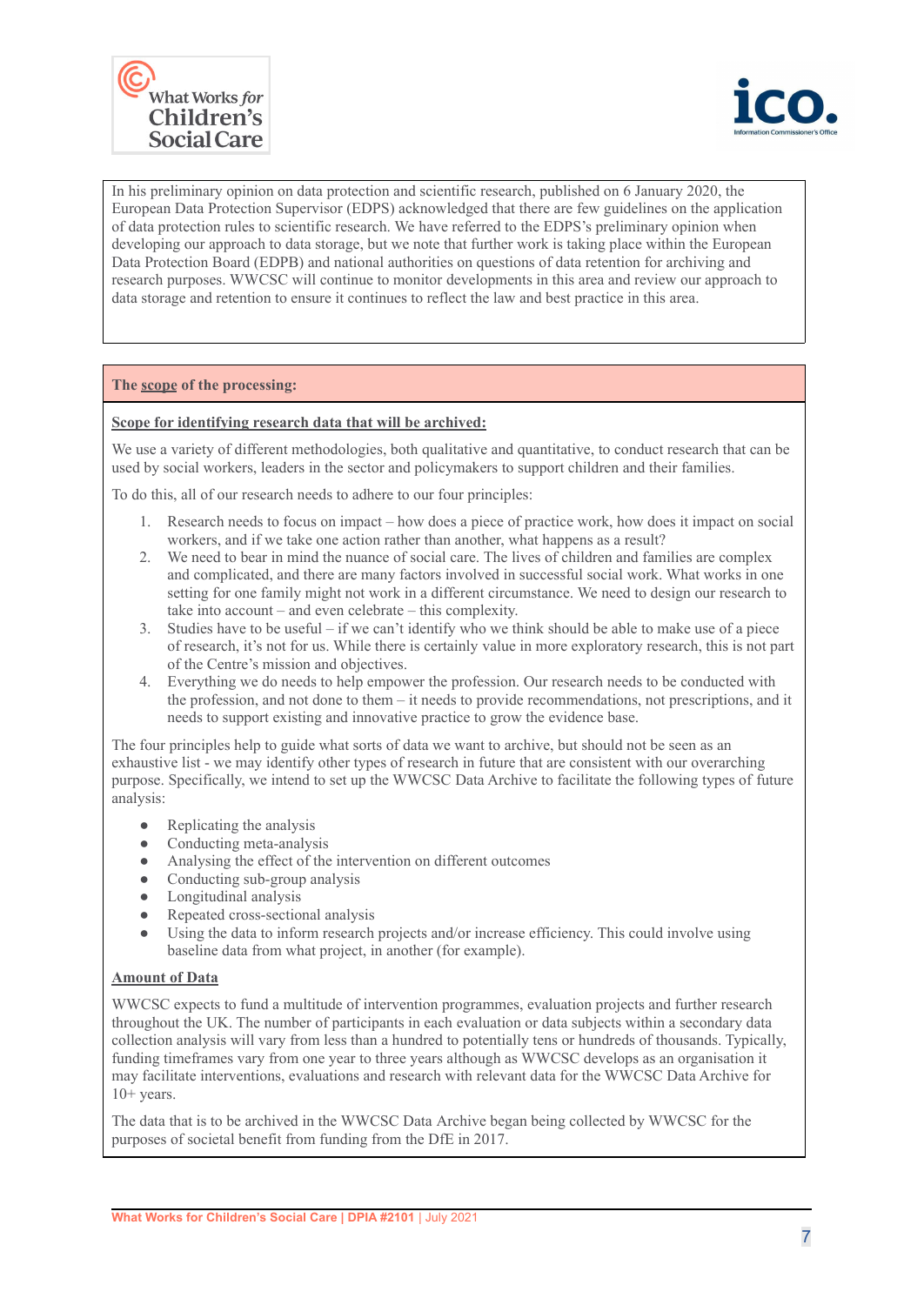



#### **Categories of data**

The categories of personal data will vary with each evaluation. Each dataset will be different unless the research is an expansion of a previously conducted analysis or intervention programme that has been successfully received in the context it was provided.

Typically, categories of data subject will range from a selection of the following: Children (aged under 13); Children (aged 13 and over); Teachers; Parents / Legal Guardian(s); Carers; Social Workers; Associated Staff.

The categories of data captured from one or more category of data subject which would be of statistical relevance in the WWCSC Data Archive could include but is not limited to: Unique Pupil Reference Numbers; Home Address; Age; Passport information; Social Worker Case Files; Social Worker ID; Interview Answers; Interview Recordings; Unspecified Disclosures; Emotional Difficulties; Behavioral Difficulties; English Additional Language; CIN, CPP or CLA Status; Borough Council; Pseudonymised Data; Information about dependents; Records of correspondence; Job title; Employee ID number; Compensation / salary information; Occupational health information.

This does not mean this data is ingested into the SRS in its raw and identifiable form. No data in the SRS is identifiable data. The above list is to give an idea of the statistical fields that may be measured due to the capture of the data relevant to an evaluation or piece of research.

#### **Special Categories of data**

The following types of personal data are also likely to be collected for the purposes of research and evaluation:

- Special categories of personal data including information revealing racial or ethnic origin, political opinions, religious or philosophical beliefs, health, sex life, sexual orientation;
- Criminal allegations, proceedings, or convictions as well as any related security measures, including any criminal offence data of particular relevance to an evaluation; and,
- Information about a child's behaviour, attitudes, friends and social life, family life and their community.

WWCSC takes into account the Protected Characteristics of the UK Equality 2010 which, under the Digital Economy Act 2017, must be treated as if they are Special Category personal data in the UK General Data Protection Regulation.

Protected Characteristics of the UK Equality 2010 include Sex; Age; Disability; Special Educational Needs; Instances of harm; Sex life; Gender reassignment; Pregnancy and maternity.

**The context of the processing:**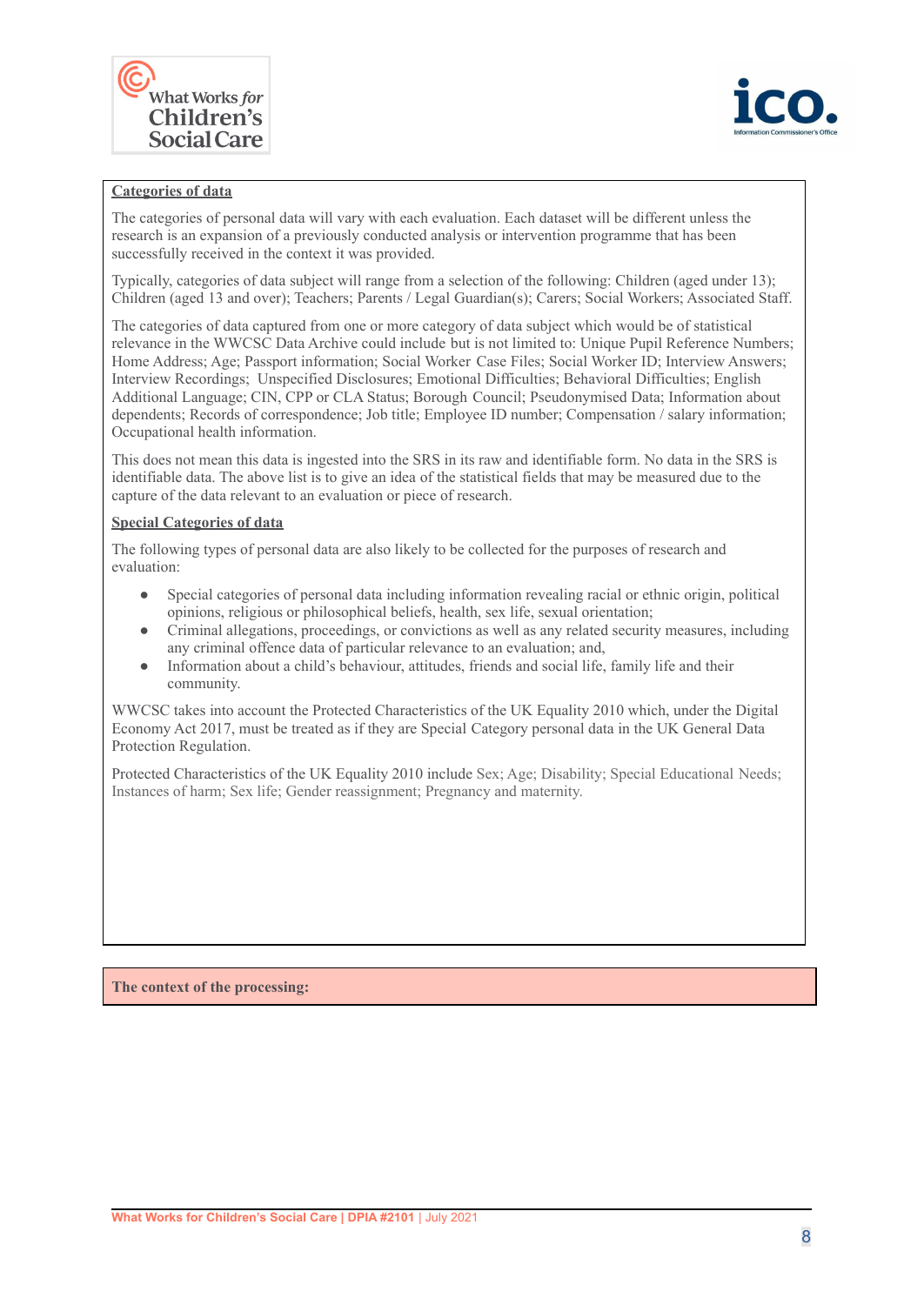



#### **Relationship with data subjects**

Where WWCSC is acting as an evaluator conducting research WWCSC will have a direct relationship with data subjects who are participating in the research and the evaluation.

Where WWCSC is acting as an evaluator conducting research WWCSC may receive administrative data or secondary data from a delivery partner or associated organisation. When this happens WWCSC will not always have a direct relationship with the data subject whose data it is processing.

WWCSC also commissions external evaluators to conduct research and evaluate the research. When this happens WWCSC will not have a direct relationship with the data subject whose data is being processed as part of the evaluation.

#### **Do data subjects expect their data to be processed in the WWCSC Data Archive**

Yes. Only data subjects that have been made aware of this use of their data will have their data ingested into the WWCSC Data Archive. Where data subject's personal data is anonymous and if applicable there has been a balancing test conducted by WWCSC on whether the data could be re-identified, taking into account the ICO Anonymisation Code of Conduct around the risks associated with a "motivated intruder", no further notification is required.

WWCSC take the following steps to ensure that data subjects understand how their personal data will be used in the context of the current evaluation and further processing in the WWCSC Data Archive:

- Where data is collected directly from a data subject by WWCSC we provide a Data Privacy Notice to data subjects at the point of collection of their personal data which adheres to the requirements of Article 13 and/or Article 14 of the UK GDPR.
- Where data is collected indirectly from a data subject WWCSC enforces contractual requirements for external evaluators or delivery partners to provide a Data Privacy Notice to data subjects at the point of collection of their personal data which adheres to the requirements of Article 13 and/or Article 14 of the UK GDPR.
- WWCSC reviews each Data Privacy Notice produced by evaluators and delivery partners to ensure compliance to the UK GDPR and transparency to the activity of transferring data to the WWCSC Data Archive and subsequent re-use of data for research purposes in the context of societal benefit.
- WWCSC will make clear to each data subject participating in an intervention programme they can choose not to be involved in the associated evaluation, in which case their personal data will not be collected or transferred to the WWCSC Data Archive. In most cases this will not affect the data subject's ability to benefit from the intervention programme.

Where a data subject subsequently opts-out of having their data processed for the purposes of evaluation we have stated in the Privacy Notice that where we are able to identify the data subject we shall remove their data from the dataset being used in the evaluation although would not be able to do so once the evaluation has begun.

#### **Security**

Personal data in the WWCSC Data Archive will always be processed via appointed processors (e.g. the DfE and ONS) who will process the data securely on WWCSC's behalf.

All data shared between WWCSC and commissioned evaluators and the DfE will use Egress to transfer data. Egress provides a range of encryption services for secure data transfer, offering on-demand security for organisations sharing confidential information electronically. The information is encrypted using AES 256-bit encryption.

The DfE has in place data sharing arrangements with the ONS to facilitate the transfer of the pseudonymised WWCSC personal data to the WWCSC Data Archive in the SRS.

WWCSC is confident that personal data will be protected to a high level once it is in the SRS. The SRS is currently used to store similar archives of data which include highly confidential and/or sensitive information, including the Labour Force Survey, Census 1961-2011, Birth and Mortality Data, Higher Education Student Statistics, UK Innovation Survey, National Travel Survey, and the National Pupil Database.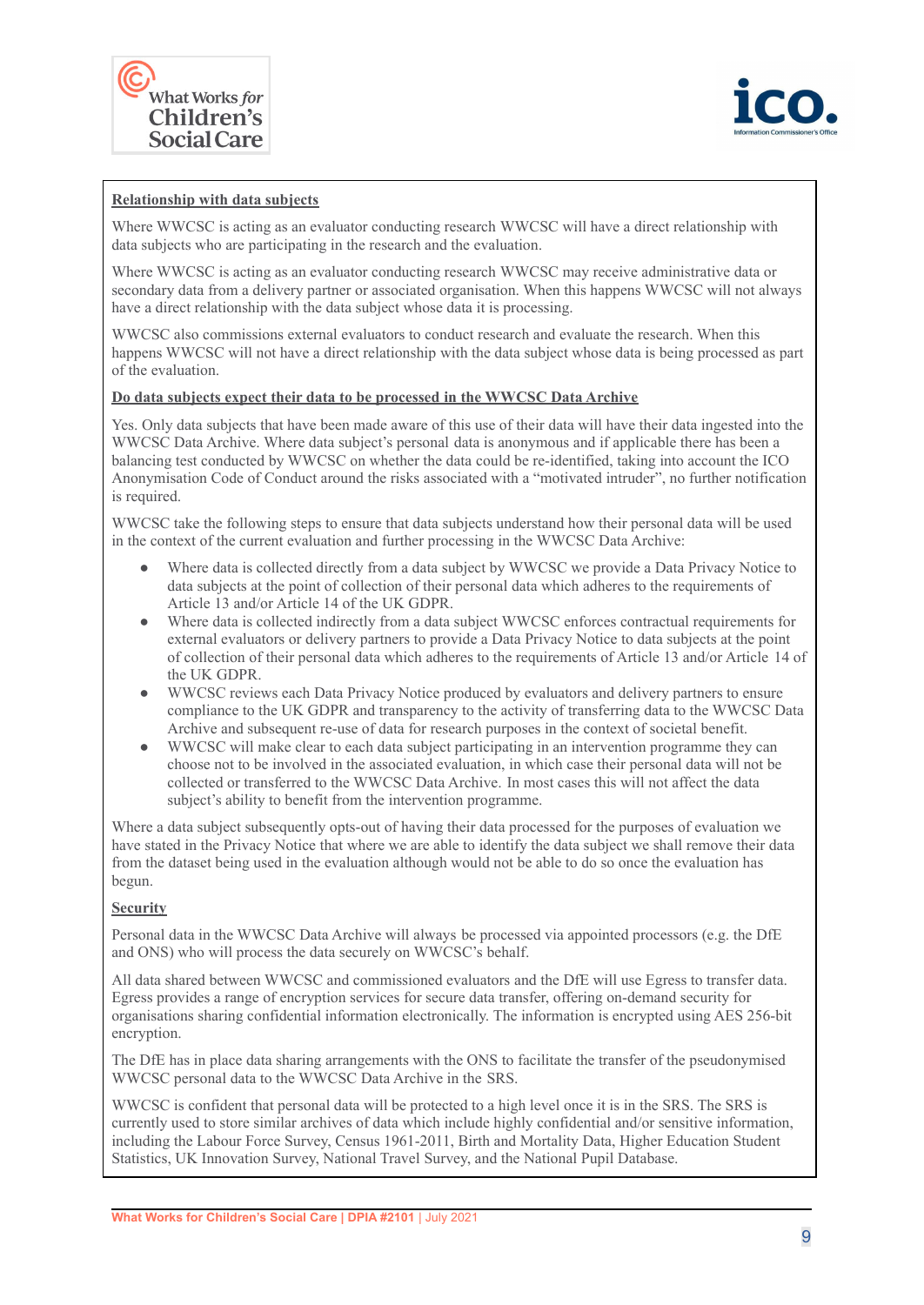



#### **The security of Children's Data**

The process of pseudonymisation via the DfE reduces the identifiability of children's data in the WWCSC Data Archive to close to zero. There would be no way to re-identify a child in the WWCSC Data Archive unless a comprehensive set of near impossible scenarios were to take place. This includes the breach of the ONS "5 safes" methodology and the unlikely event of the DfE experiencing a highly sophisticated data breach. Even should these unlikely events take place the motivated intruder would need access to specific analytical software and have the ability to decrypt strong mechanisms of encryption making the data unreadable.

#### **Use of personal data in the WWCSC Data Archive**

WWCSC acknowledges that there may be issues of public concern about how personal data in the WWCSC Data Archive may be used in the future, in particular because the children will grow into adults who may not want the details of their lives exposed and they may not have awareness of their data being in the WWCSC Data Archive due to being so young when it was collected.

However, WWCSC is confident that the following protections will ensure that personal data in the WWCSC Data Archive would not be exposed or contain children's data in a way that it would make it identifiable:

- Pseudonymisation and/or anonymisation of all personal data before it is submitted to the WWCSC Data Archive, meaning that no one would be able to identify individual data subjects solely using data in the WWCSC Data Archive;
- Physical and ethical checks and approvals required in order for anyone to be able to access data in the WWCSC Data Archive;
- Limits imposed by the data protection legislation when processing data for archiving and research purposes, including section 19 of the Data Protection Act 2018:

19. Processing for archiving, research and statistical purposes: safeguards

(1) This section makes provision about—

(a)processing of personal data that is necessary for archiving purposes in the public interest,

(b)processing of personal data that is necessary for scientific or historical research purposes, and

(c)processing of personal data that is necessary for statistical purposes.

(2) Such processing does not satisfy the requirement in Article 89(1) of the GDPR for the processing to be subject to appropriate safeguards for the rights and freedoms of the data subject if it is likely to cause substantial damage or substantial distress to a data subject.

(3) Such processing does not satisfy that requirement if the processing is carried out for the purposes of measures or decisions with respect to a particular data subject, unless the purposes for which the processing is necessary include the purposes of approved medical research.

The WWCSC information and privacy notice (available on the WWCSC website), makes reference to the above protections.

#### **The purposes of the processing:**

What Works for Children's Social Care seeks better outcomes for children, young people and families by bringing the best available evidence to practitioners and other decision makers across the children's social care sector. The WWCSC Data Archive furthers this remit.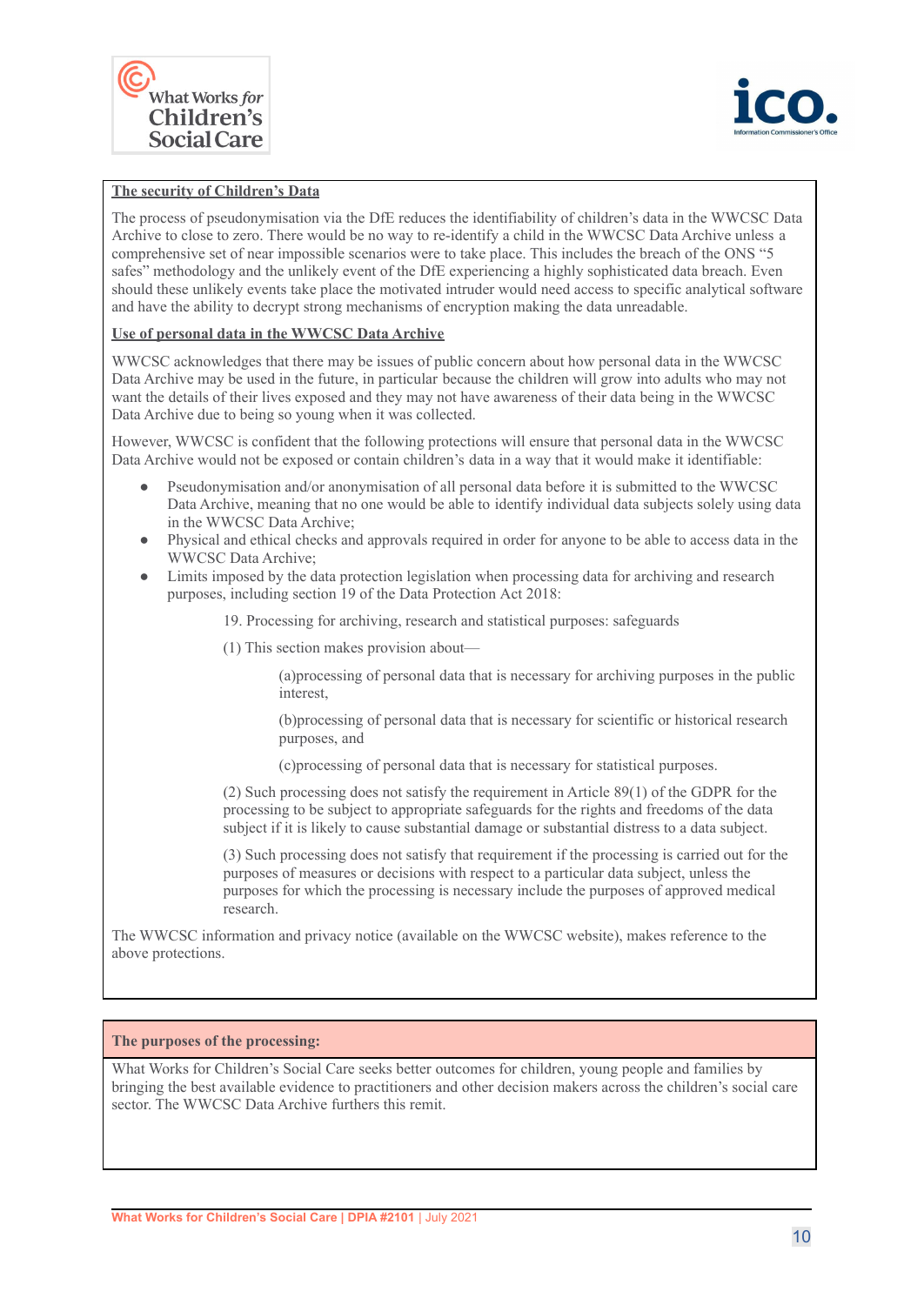



The purpose for the creation of the WWCSC Data Archive is to make data captured for our previous research and evaluation purposes available to inform future research and evaluation projects conducted by WWCSC or the wider research community.

The effect we are seeking is to continually enrich the data used to make decisions and improve upon previous evidence of what works as practical intervention programmes for the improvement of the lives of children, young people and families in the social care sector.

The WWCSC Data Archive will also assist WWCSC to commission independent organisations to evaluate the impact of each programme supported by WWCSC where data is centrally located and access managed by a trusted organisation.

The benefits for WWCSC are to continue to act as a centre of expertise for future research and analysis, promoting new knowledge and practice aimed at transforming the lives of children in the social care sector.

As described above, any researcher who applies to use data in the WWCSC Data Archive must demonstrate that their research will serve the public interest in one of the ways defined by the ONS and in the spirit of WWCSC's remit to be of service to the Social Care sector. Each researcher requesting access must have access approval from the WWCSC Information Asset Owner (IAO). Furthermore, all proposals must be supported by a recognised ethics panel and will be assessed by the ONS's independent Research Accreditation Panel, and all research must be published.

## **Step 3: Consultation process**

**Consultation with relevant stakeholders:**

WWCSC has consulted extensively with the following stakeholders:

- The Office for National Statistics
- Department for EducationEvaluators
- The Education Endowment Foundation (EEF) who carry out similar work using children's personal data
- The Youth Endowment Fund (YEF) who carry out similar work using children's personal data
- The Fischer Family Trust (FFT) who carry out similar archiving activities for similar research based charities
- The WWCSC Data Protection Officer
- The WWCSC Data Archive Steering Group (established primarily to oversee the creation of WWCSC Data Archive)

WWCSC has also taken legal advice from data protection specialists at Browne Jacobson LLP.

### **Step 4: Assess necessity and proportionality**

**Compliance and proportionality measures:**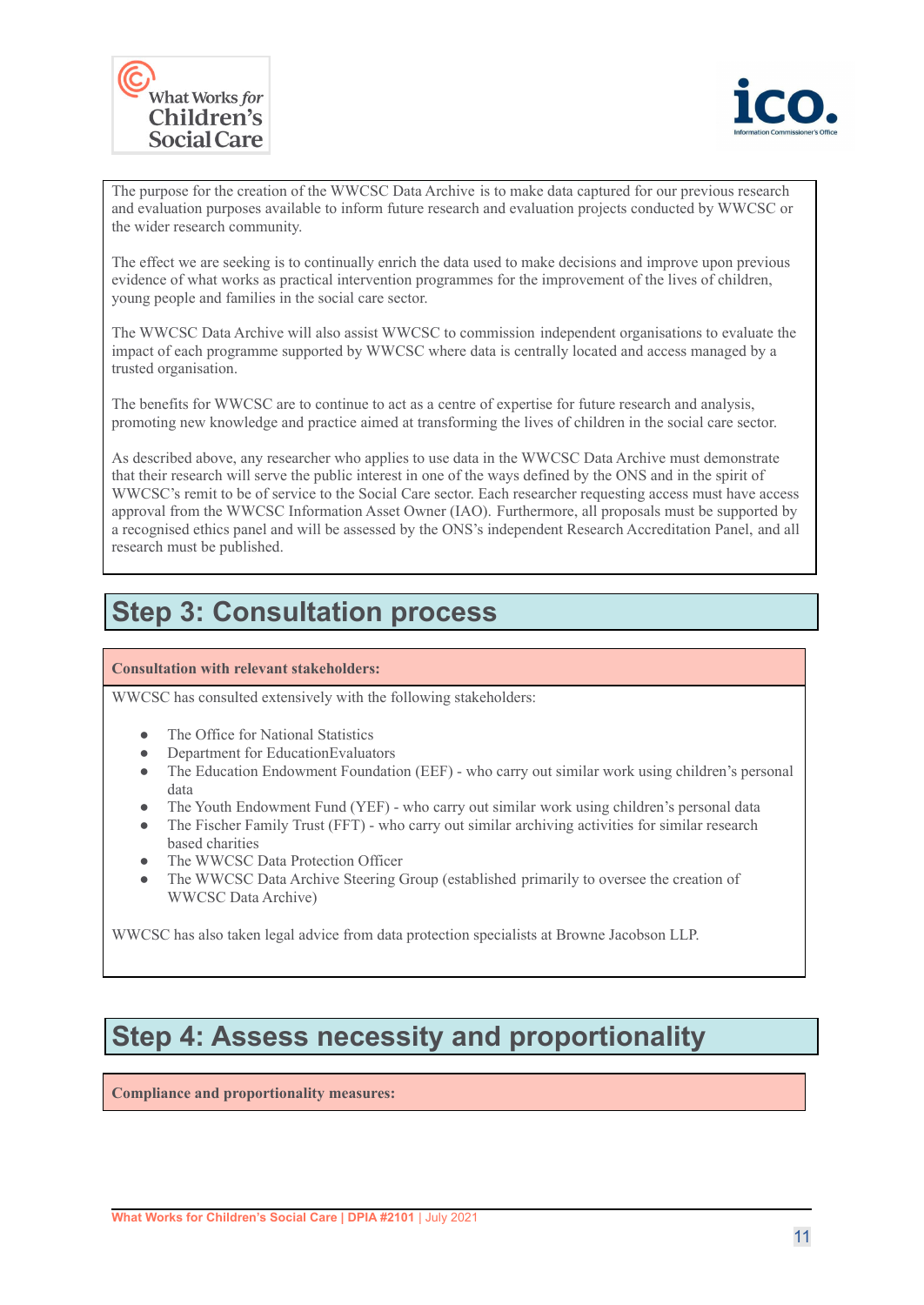



#### **Lawful basis for processing personal data**

WWCSC processes personal data under Article 6.1(e) of the GDPR: processing necessary for the performance of a task carried out in the public interest or in the exercise of official authority vested in the controller. Per Article 6.3 of the GDPR and section 8 of the Data Protection Act 2018 (DPA18) WWCSC's work performs a public task as it is funded by the Department for Education in furtherance of their statutory powers as an official authority to provide a service to and improve the services available to the social care sector.

Upon completion of an evaluation and associated research the lawful basis WWCSC shall rely on, as sole independent controller for the WWCSC Data Archive for the purpose of archiving and any subsequent secondary analysis of the data, is UK GDPR Article 6.1(e), Article 6.3, section 8 DPA18 and GDPR Article 9.2(j) & DPA18 Schedule 1 Part  $1.4(a)$ ,(b)&(c) for special category data including data considered to be a protected characteristic under the UK Equality Act 2010.

Data archived within the WWCSC instance of the ONS SRS for the purposes of secondary research on the data gathered for an evaluation shall be non-identifiable data and governed under the UK Digital Economy Act 2017 and the UK Statistics and Registration Service Act 2007.

#### **Lawful basis for processing special category personal data**

Any special categories of personal data used by WWCSC will be processed under Article 9(2)(j) of the GDPR: processing necessary for archiving purposes in the public interest, scientific or historical research purposes or statistical purposes and Section 10 of the DPA, which provides that processing meets the requirement in Article 9(2)(j) of the GDPR if it meets a condition in Part 1 of Schedule 1 to the DPA. Specifically Paragraph 4 of Part 1 of Schedule 1 provides that this condition can be used for processing which is:

- Necessary for archiving purposes, scientific or historical research purposes or statistical purposes;
- Carried out in accordance with Article 89(1) of the GDPR, as supplemented by section 19 of the DPA; and
- In the public interest.

#### **Safeguards - Article 89(1) of the GDPR and Section 19 of the DPA**

The safeguards that will be put in place to protect personal data in the WWCSC Data Archive are set out above (see Step 2 '**How are we reducing the risks associated with the data?**')

#### **Is there another way to achieve the same outcome?**

Although there may be other ways to achieve the same outcome, that of creating an accessible Data Archive for the purpose of using previously captured data for future research, none would achieve such comprehensive and satisfactory technical, legal, organisational and contractual safeguards as the processes implemented by the DfE and ONS outlined in this DPIA without significant financial investment. Investment that is unavailable at this time.

For the purpose of having the data used in secondary research projects it would not be possible to achieve this purpose without processing personal data as this would not create any data with which to use it would also prevent data being matched with data held in other relevant datasets in the future, in particular, the National Pupil Database.

#### **Data quality and data minimisation**

WWCSC employees and external Evaluators that work on WWCSC funded projects are selected through a rigorous process that ensures they have the technical skills to conduct the evaluation and have experience of working with vulnerable children.

Firstly, evaluators apply to be on WWCSC's Panel of Evaluators. This involves WWCSC undertaking a detailed assessment of the CVs of the prospective evaluation team, their skills and experience in carrying out evaluation and an assessment of the relevance of previous research to WWCSC's remit, including their experience of evaluation with vulnerable children.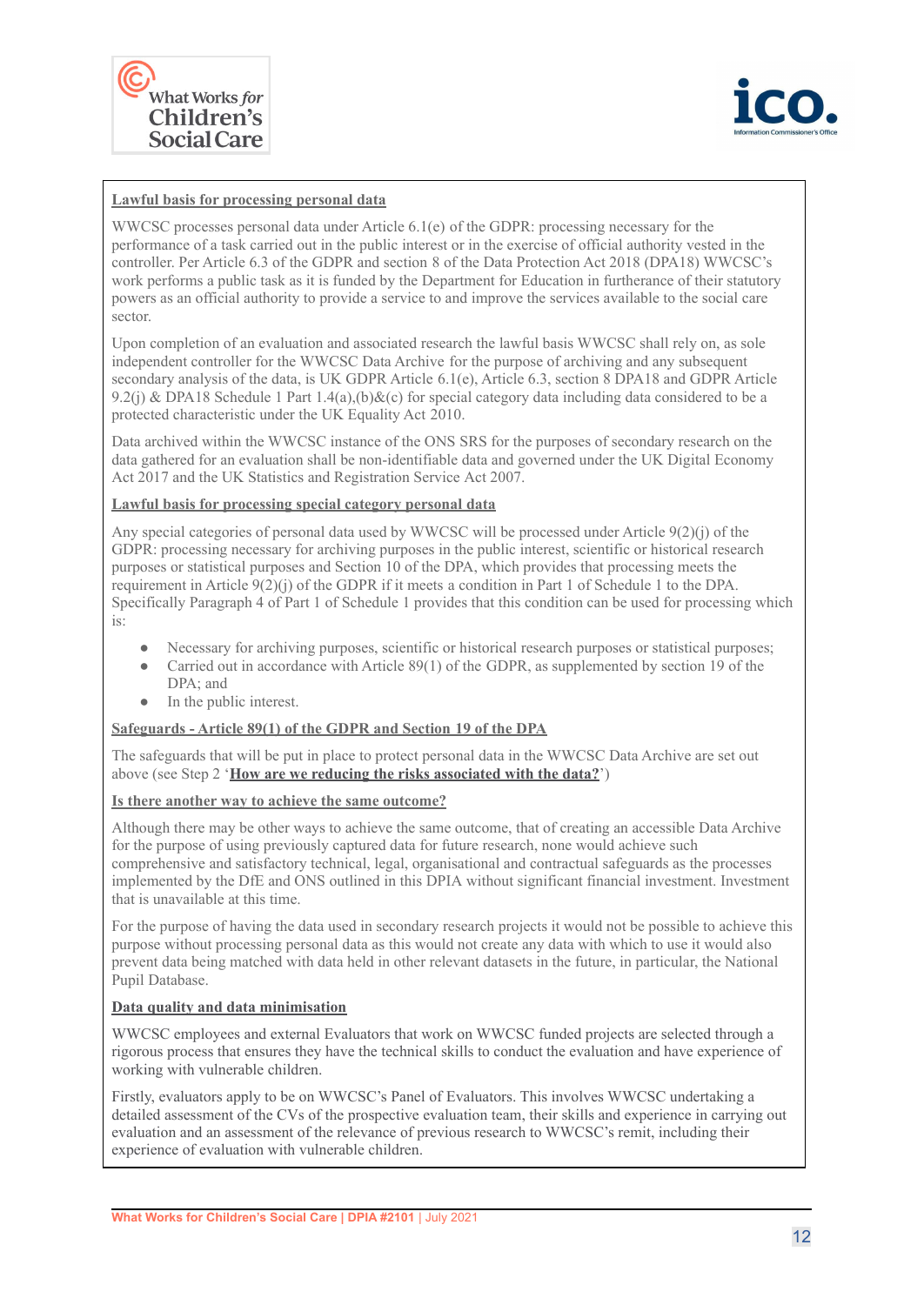



Secondly, evaluators bid to carry out a specific evaluation. Bids are assessed against: the capability and relevant experience of the proposing evaluator; the methodology and approach outlined in a proposal submitted by the evaluator; and value for money.

Evaluation decisions are made by the evaluator, in collaboration with WWCSC and the delivery partner, and the overall approach must be signed off by WWCSC. WWCSC confirms the evaluation design through two main mechanisms. First, the evaluation proposal is examined by WWCSC's Evaluation Advisory Group who provides approval that the project and evaluation will receive WWCSC funding. Second, following that approval, evaluators are expected to complete a detailed Trial Protocol and a Statistical Analysis Plan which can also be peer reviewed when necessary.

WWCSC will work with evaluators to ensure that personal data transferred to the WWCSC Data Archive is:

- Adequate (i.e. sufficient to enable quality research and analysis in the future);
- Relevant (i.e. it has a rational link to the WWCSC's archiving, research, and analysis purposes described above); and
- Limited to what is necessary for these purposes.

The sorts of data that we expect evaluators to collect and make available for archiving are set out in the WWCSC Guidance for Projects and Evaluators available on the WWCSC website.

#### **Individual rights**

As set out above (see Step 2 '**Relationship with data subjects**'), WWCSC will work to ensure that data subjects' right to be informed is upheld by ensuring and reviewing each privacy notice is created compliantly for each separate evaluation and provided to data subjects at the point data is collected from them.

Each privacy notice will give data subjects information about their individual rights under the UK GDPR and provide contact details for the WWCSC and the WWCSC Data Protection Officer, should a data subject wish to exercise those rights in the future.

WWCSC acknowledges that the UK GDPR and the DPA18 include exemptions from some individual rights in circumstances where personal data is used for archiving in the public interest and research purposes. However, we will not routinely rely on exemptions and will consider each individual request on a case-by-case basis. If the WWCSC does decide to rely on an exemption, we will write to the data subject making the request explaining our justification and reasons.

#### **International transfers**

WWCSC does not envisage any transfer of personal data outside the UK.

## **Step 5: Identify and assess risks**

| Describe source of risk and nature of potential impact on<br>individuals. Include associated compliance and corporate<br>risks as necessary.                                            | <b>Likelihood of</b><br>harm<br>(Remote, Possible or<br>Probable) | <b>Severity of</b><br>harm<br>(Minimal, significant<br>or severe) | <b>Overall</b><br>risk<br>(Low, Medium or<br>High) |
|-----------------------------------------------------------------------------------------------------------------------------------------------------------------------------------------|-------------------------------------------------------------------|-------------------------------------------------------------------|----------------------------------------------------|
| (1) Invisible processing $-$ risk that Participants and/or their<br>parents/guardians/carers do not receive privacy information<br>from the WWCSC required under Article 14 of the GDPR | Possible                                                          | Significant                                                       | Medium                                             |
| (2) Risk that vulnerable data subjects (children) are unable<br>to knowingly and thoughtfully oppose or consent to the<br>processing of their personal data                             | Possible                                                          | Significant                                                       | Medium                                             |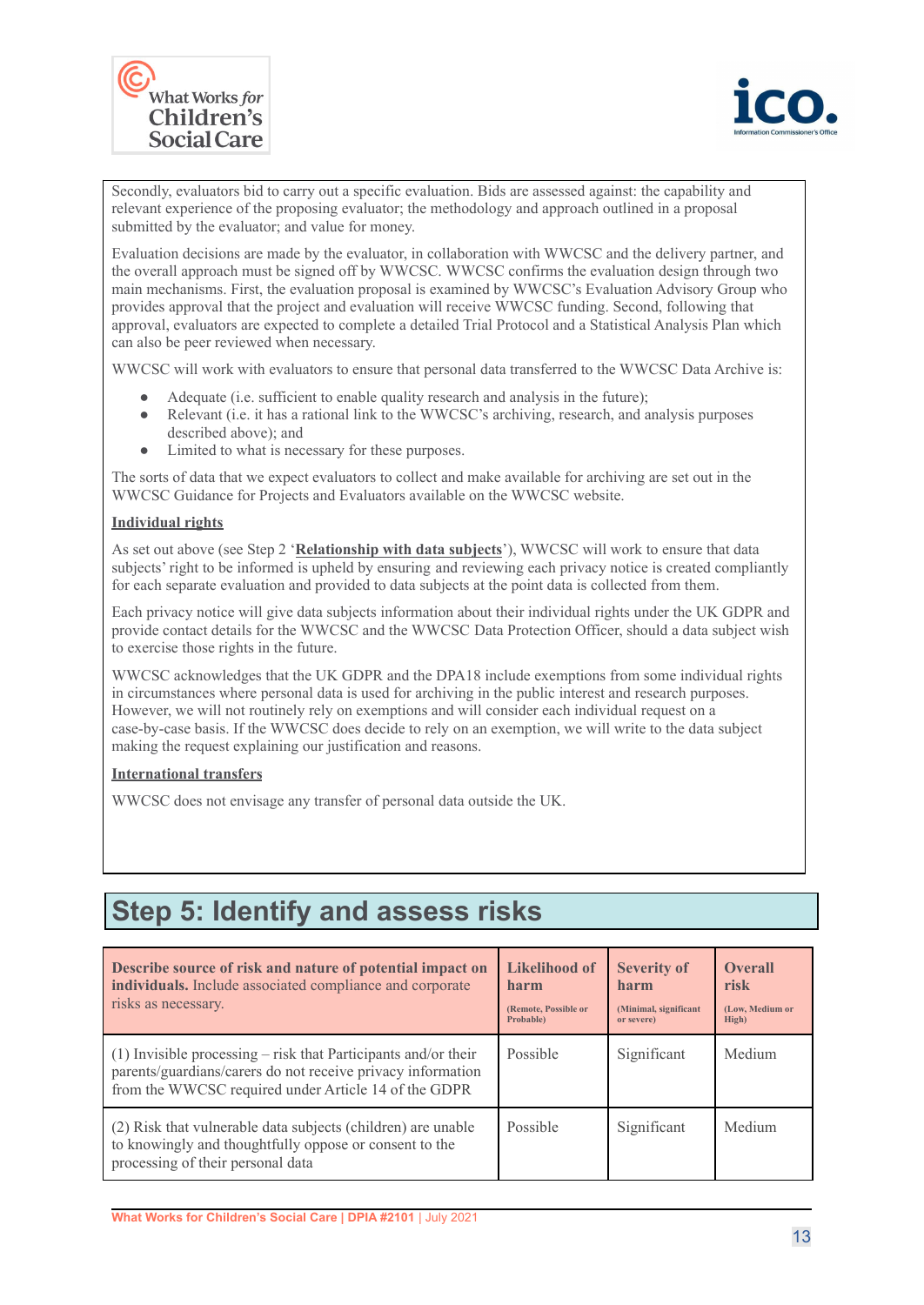



| (3) Risks of loss of confidentiality at any stage of the upload<br>to the WWCSC Data Archive project, potentially leading to<br>reputational damage (e.g. disclosure of children's or special<br>category personal data) | Possible | Severe  | High   |
|--------------------------------------------------------------------------------------------------------------------------------------------------------------------------------------------------------------------------|----------|---------|--------|
| (4) Risk of unauthorised reversal of pseudonymisation                                                                                                                                                                    | Remote   | Severe  | Medium |
| (5) Risk that personal data in the WWCSC Data Archive<br>could be used for purposes which are not in the public<br>interest and/or which have a significant effect on the<br>individual                                  | Remote   | Severe  | Medium |
| (6) Risk of withdrawal of services or cooperation between<br>ONS and DfE                                                                                                                                                 | Possible | Minimal | Low    |

## **Step 6: Identify measures to reduce risk**

| Identify additional measures you could take to reduce or eliminate risks identified as medium or high<br>risk in step 5                                                                                                                                                                                                                                                                                                                                                                                                                                                                                                   |                                              |                      |                            |
|---------------------------------------------------------------------------------------------------------------------------------------------------------------------------------------------------------------------------------------------------------------------------------------------------------------------------------------------------------------------------------------------------------------------------------------------------------------------------------------------------------------------------------------------------------------------------------------------------------------------------|----------------------------------------------|----------------------|----------------------------|
| Options to reduce or eliminate risk                                                                                                                                                                                                                                                                                                                                                                                                                                                                                                                                                                                       | <b>Effect on risk</b>                        | <b>Residual risk</b> | <b>Measure</b><br>approved |
| WWCSC contracts with evaluators and delivery<br>partners will require them to provide all<br>Participants (and/or their parents/ guardians/<br>social workers/ carers) with information about<br>how personal data will be used by WWCSC, and<br>to include a link to the WWCSC archiving<br>policy inclusive of a data subject privacy notice<br>(available on the WWCSC website).<br>WWCSC privacy information to be drafted in<br>plain English and, as far as possible, using<br>age-appropriate language.                                                                                                            | Reduced                                      | Low                  | Yes                        |
| WWCSC will not use consent as its lawful basis<br>to process data subject personal data for the<br>purposes of archivine, in part because it is<br>acknowledged that children may be unable to<br>give informed consent, and in part because<br>processing for the purposes of archiving and<br>future research places obligations on WWCSC<br>to safeguard and restrict the use of personal data<br>in the future.<br>WWCSC will only process personal data for<br>archiving and research in the public interest. All<br>data subjects (and/or their parents/ guardians/<br>social workers/carers) will be given privacy | Reduced                                      | Medium               | Yes                        |
|                                                                                                                                                                                                                                                                                                                                                                                                                                                                                                                                                                                                                           | information about what personal data will be |                      |                            |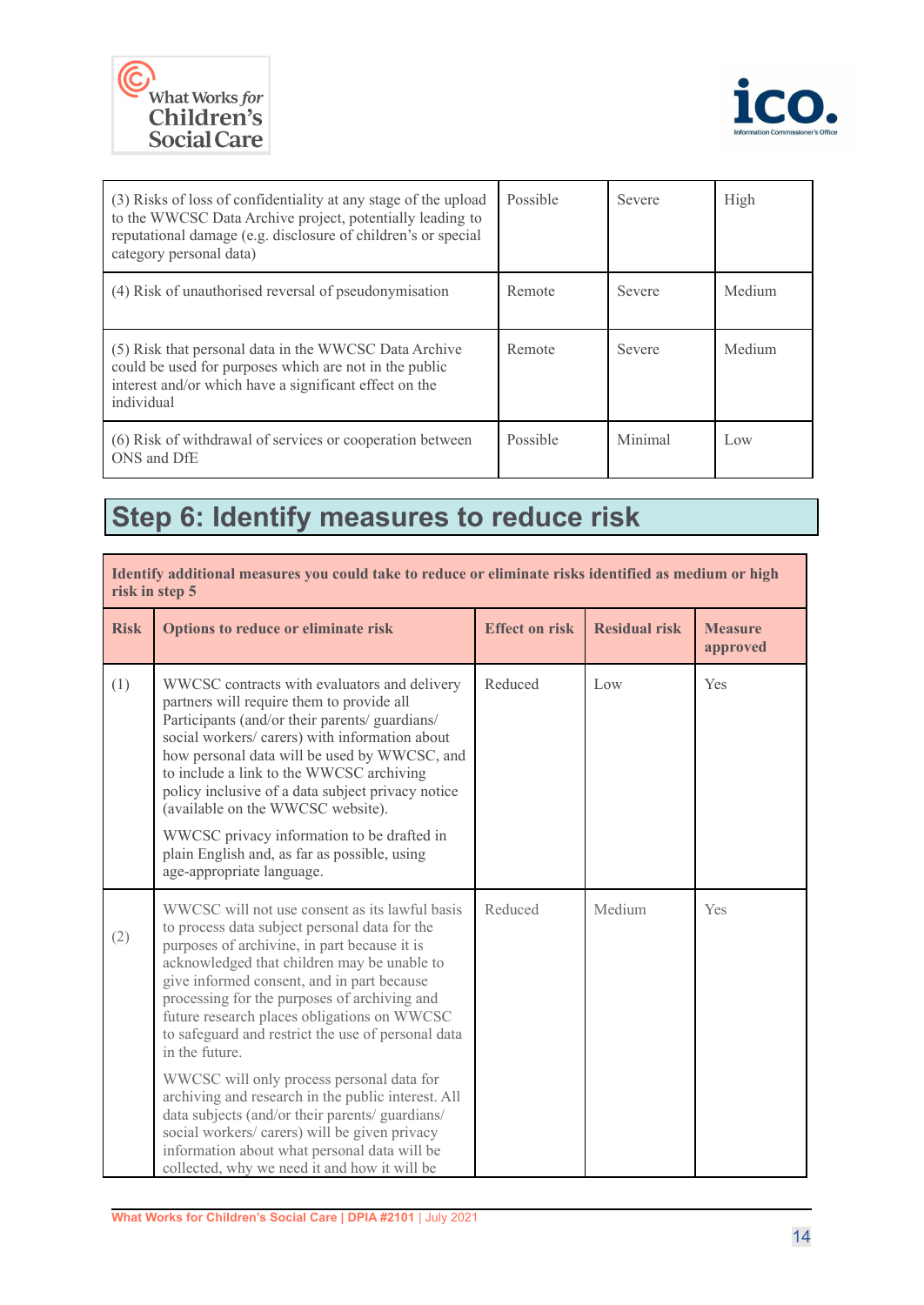



|     | used, before they decide whether to take part in<br>a WWCSC funded programme and will be given<br>the option to opt-out of any processing for<br>evaluation purposes.                                                                                                                            |         |     |     |
|-----|--------------------------------------------------------------------------------------------------------------------------------------------------------------------------------------------------------------------------------------------------------------------------------------------------|---------|-----|-----|
| (3) | WWCSC will enter into legally binding<br>contracts with each evaluator and delivery<br>partner which will include confidentiality<br>provisions and provisions requiring the other<br>party to comply with all applicable data<br>protection and privacy laws.                                   | Reduced | Low | Yes |
|     | WWCSC will enter into legally binding<br>contracts with the ONS and DfE to cover<br>processing activities carried out by these bodies<br>on behalf of WWCSC. These contracts will<br>comply with Article 26 and/or Article 28 of the<br>UK GDPR, which includes confidentiality<br>undertakings. |         |     |     |
|     | All data shared between evaluators and the DfE<br>will use Egress secure data transfer systems.                                                                                                                                                                                                  |         |     |     |
|     | All data will be pseudonymised before it is<br>transferred to the WWCSC Data Archive.                                                                                                                                                                                                            |         |     |     |
|     | The DfE and ONS will have in place a Data<br>Sharing Agreement to cover the transfer of<br>personal data from the DfE to the WWCSC Data<br>Archive in the ONS's SRS.                                                                                                                             |         |     |     |
|     | Data in the SRS is protected by physical and<br>digital security measures, and only authorised<br>and approved researchers can access the data.                                                                                                                                                  |         |     |     |
| (4) | WWCSC will use the DfE as a processor for<br>pseudonymisation of children's personal data<br>and the DfE will hold the key to reverse the<br>pseudonymisation process without sharing the<br>key with any other party.                                                                           | Reduced | Low | Yes |
|     | As a public body, the DfE has in place<br>appropriate confidentiality and data security<br>agreements and processes with its staff who may<br>have access to the WWCSC data.                                                                                                                     |         |     |     |
|     | WWCSC will enter into a legally binding<br>contract with the DfE which will cover the<br>pseudonymisation process. The contract will<br>include provisions aimed at preventing the<br>unauthorised reversal of the pseudonymisation<br>process.                                                  |         |     |     |
|     | WWCSC will use the ONS as a processor for<br>pseudonymisation of adult's personal data and<br>the ONS will hold the key to reverse the<br>pseudonymisation process without sharing the<br>key with any other party whilst holding data and                                                       |         |     |     |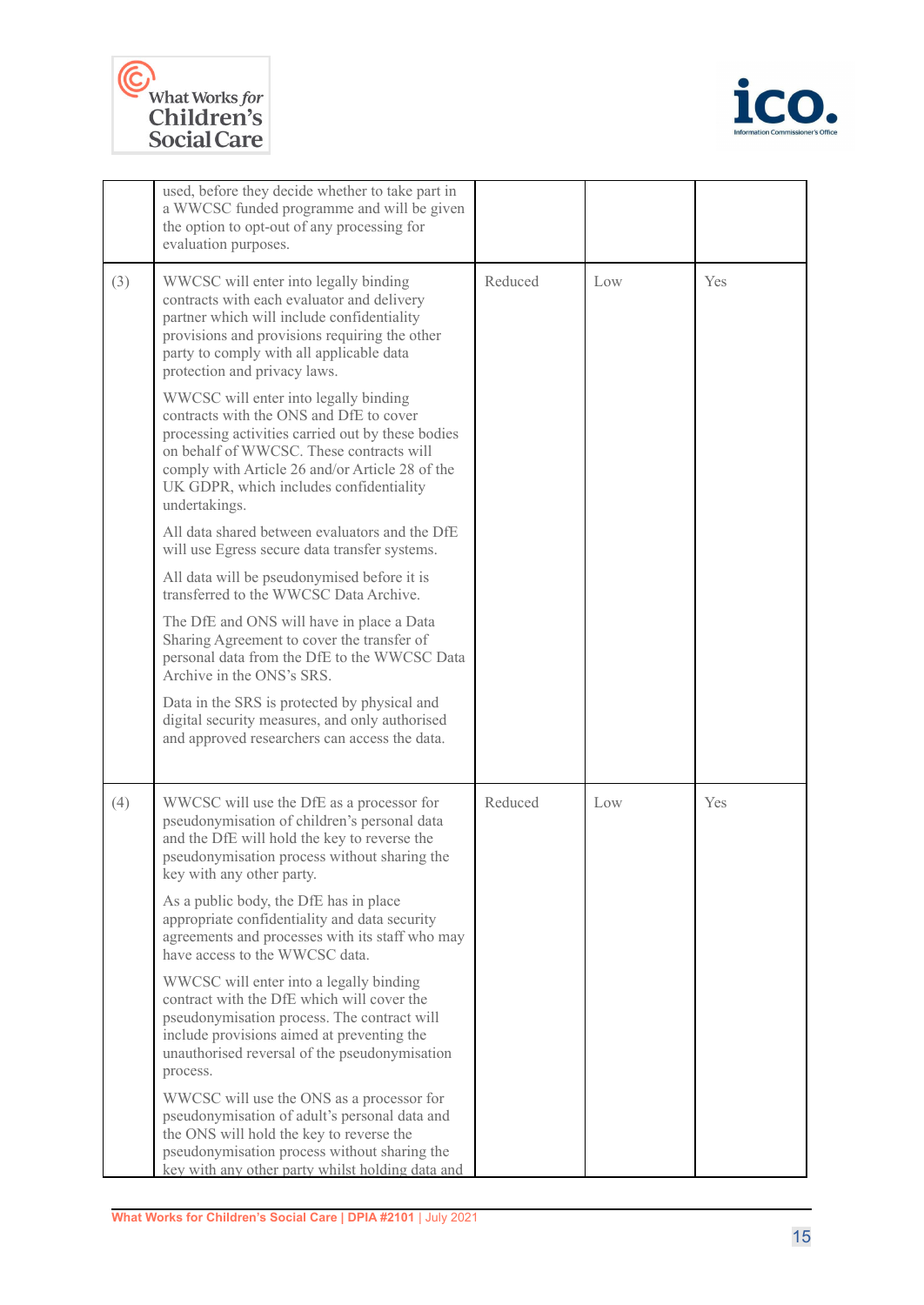



|     | the key in the ONS managed Data Access<br>Platform (DAP).                                                                                                                                                                                                                                     |         |     |            |
|-----|-----------------------------------------------------------------------------------------------------------------------------------------------------------------------------------------------------------------------------------------------------------------------------------------------|---------|-----|------------|
| (5) | Physical security measures and ethical checks<br>and approvals are required before anyone will be<br>able to access data in the WWCSC Data<br>Archive. Processing for the purposes of making<br>decisions which could significantly affect<br>individual data subjects would not be approved. | Reduced | Low | <b>Yes</b> |
|     | Data protection legislation imposes restrictions<br>on the WWCSC when processing data for<br>archiving and research purposes, including the<br>safeguards set out in section 19 of the DPA.                                                                                                   |         |     |            |
|     | All personal data in the WWCSC Data Archive<br>will be pseudonymised, meaning that no one<br>will be able to identify individual data subjects<br>solely using data in the WWCSC Data Archive.                                                                                                |         |     |            |
| (6) | WWCSC has received assurances from the DfE<br>and ONS that there is no likelihood of them<br>withdrawing their services and/or support to<br>WWCSC in the foreseeable future.                                                                                                                 | Reduced | Low | Yes        |

## **Step 7: Sign off and record outcomes**

| <b>Item</b>                    | Name/position/date                                            | <b>Notes</b> |
|--------------------------------|---------------------------------------------------------------|--------------|
| Measures approved by:          | Kate Colborne-Baber,<br>Director of Operations,<br>12/07/2021 |              |
| Residual risks approved<br>by: | Kate Colborne-Baber,<br>Director of Operations,<br>12/07/2021 |              |
| DPO advice provided:           | James Robson, Data<br><b>Protection Officer</b><br>10/07/2021 |              |

Summary of DPO advice: Development of an external facing accessible location outlining all aspects of the WWCSC Data Archive providing guidance for data subjects, evaluators, delivery partners and any other interested parties alike is advised.

Where data subjects have not been made aware of the intention to archive their personal data or where there is no easy way to notify data subjects, unless there is a recorded lawful justification and every effort has been exhausted to make data subjects aware, that personal data must not be added the the WWCSC Data Archive.